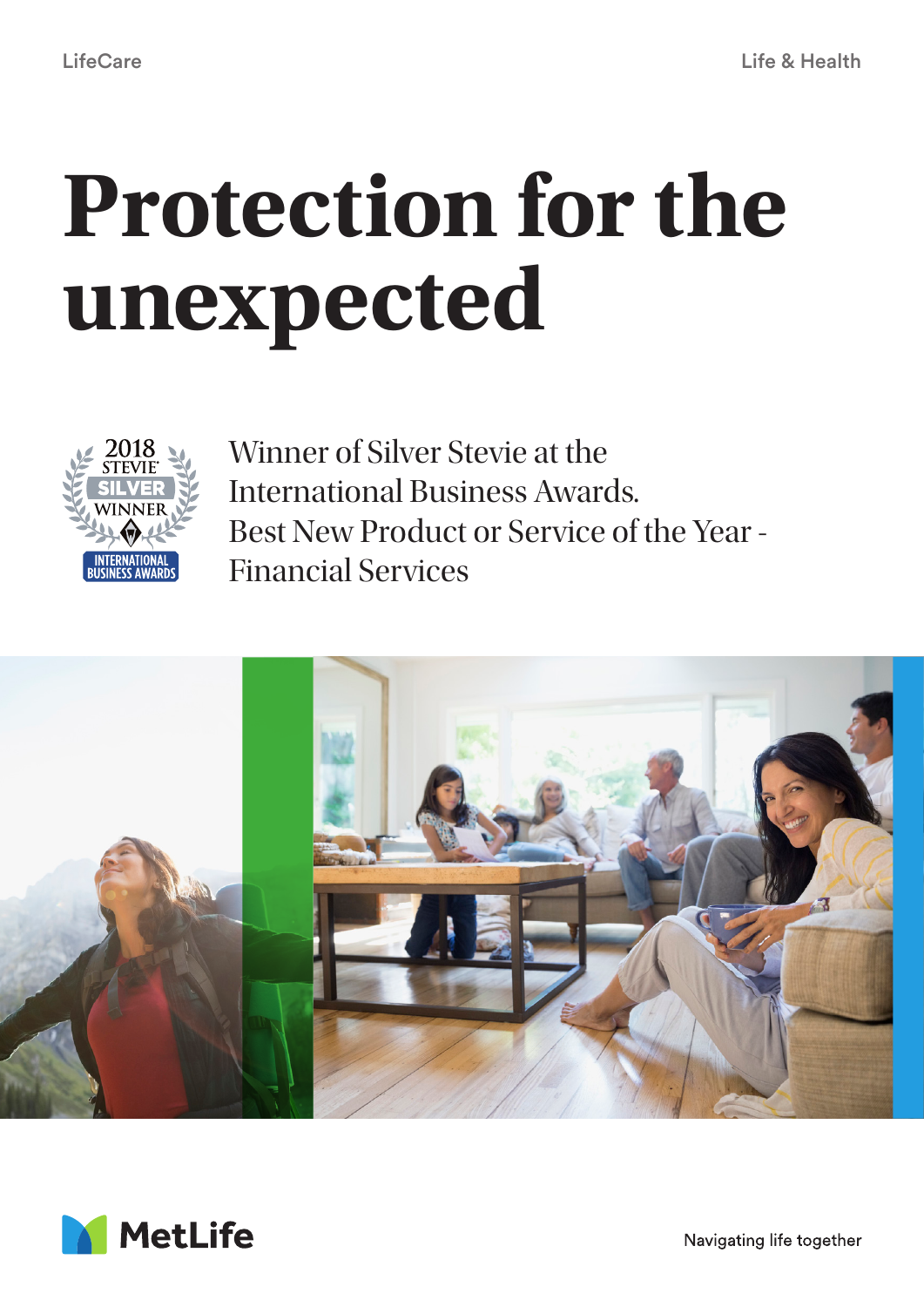## **MetLife Nepal introduces LifeCare Term Insurance Plan.**

LifeCare is a protection term insurance plan for financial coverage against loss of life, unanticipated incidents and diagnosis of listed 24 dreaded diseases.

Various studies have shown that the rate of people being diagnosed with dreaded disease is increasing. These illnesses can have emotional as well as financial burden on one's family. One can always protect themselves financially and navigate through these challenges by paying a small premium to buy an insurance coverage plan.

LifeCare insurance policy is designed to provide just that with the necessary financial protection from an unexpected situation or event like death or if the insured is diagnosed and proved suffering from the listed diseases. This loss of life coverage and dreaded disease policy is designed to provide you and your family with the necessary financial protection, which helps your family to:

| Pay for the cost of treatment & care of diagnosed disease;                                |
|-------------------------------------------------------------------------------------------|
| Pay for recuperation aid;                                                                 |
| Replace any lost income due to decreasing ability to earn;                                |
| Fund for a change lifestyle;                                                              |
| Helps you pay installments for your mortgage or personal loan until you are back to work. |

LifeCare Term Insurance Plan is carefully designed to cater prospects from different walks of life with flexible policy term, competitive premiums and financial coverage against eventualities which have high incident rate in the population. If you are aged between 18 to 60, you can buy this plan today by choosing a right policy benefit, term and premium payment mode that you are comfortable with:

Available Policy Term: 1, 5, 10, 15 and 20 years

Premium Payment Mode: Quarterly, Semi-Annual and Annual.

#### **LifeCare Term Insurance has the following packages for you to select from:**

| LifeCare - My Life | LifeCare - Beautiful | LifeCare - Brave |
|--------------------|----------------------|------------------|

**LifeCare - My Life** provides financial coverage in case of loss of life only. This package provides adequate loss of life coverage at a minimum premium rate

Minimum Coverage Amount: NPR 200,000

Maximum Coverage Amount: NPR 15,000,000

In general, LifeCare-My Life policy does not cover suicide within two years from policy issue date, war risk and pre-existing health condition.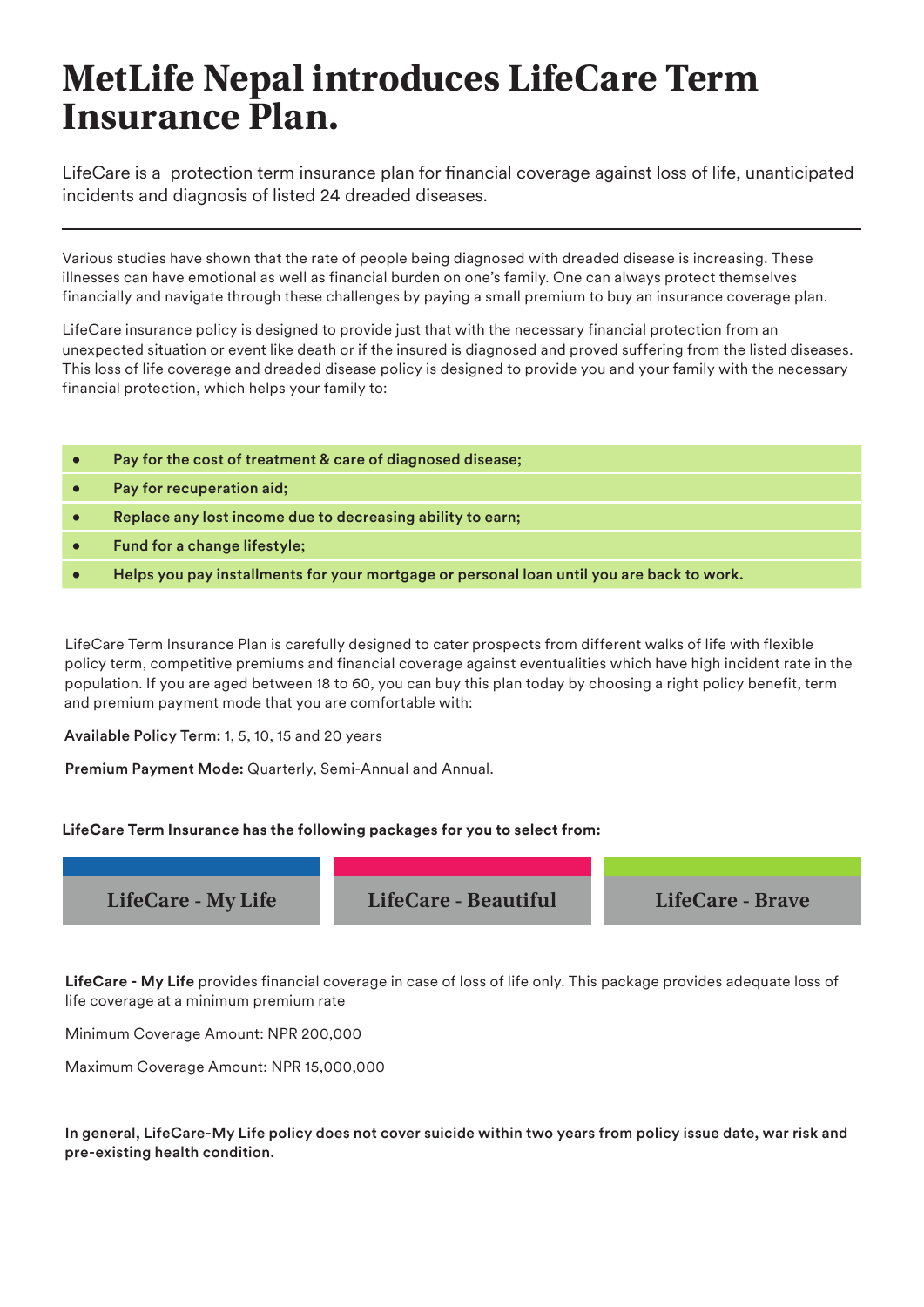**Life Care- Beautiful** provides coverage against diagnosis of listed female specific 9 dreaded diseases along with loss of life. The covered dreaded diseases apart from loss of Life coverage is packaged as one benefit-Female Critical illness. One can avail coverage starting from minimum of NPR 200,000 and maximum of NPR 5,000,000 in this package.



Prevalence of breast cancer among age groups in Nepal



Facts: Source (Nepali Times issue date 11-17 August 2017)



\*Systemic Lupus Erythematosus (S.L.E) with Lupus Nephritis (auto immune disease) affects about one in 2000 people, five times more women than men; it is most often diagnosed in people who are 15 to 40 years old. African Americans and people of Asian and hispanic ancestry get SLE more often than Caucasians. (Times of India Feb 6th 2014)

(source: a The GLOBOCAN project, which presents epidemiologic data on all forms of cancer as provided by the International Agency for Research on Cancer in Lyon, France, classifies North America, Europe, Australia/New Zealand and Japan as "more developed" and the rest of the world as "less developed".)

**LifeCare - Brave** provides coverage against 14 dreaded diseases mentioned below along with loss of life. The covered dreaded diseases apart from loss of Life coverage is packaged as one benefit-General Critical illness.One can avail coverage starting from NPR 200,000 and maximum of NPR 5,000,000 in this package.



In general, LifeCare-Beautiful/Brave policy does not cover war risk, pre-existing health condition, self-inflicted injuries and HIV/ AIDS. Also, coverage commencement date for covered Critical illness benefit is 60 days from date of policy issue. Some of the covered critical illness expenses are reimbursed in percentage of sum assured. The coverage commencement date for each covered critical illness and percentage of sum assured payable in case of diagnosis is available in policy schedule and benefit plans.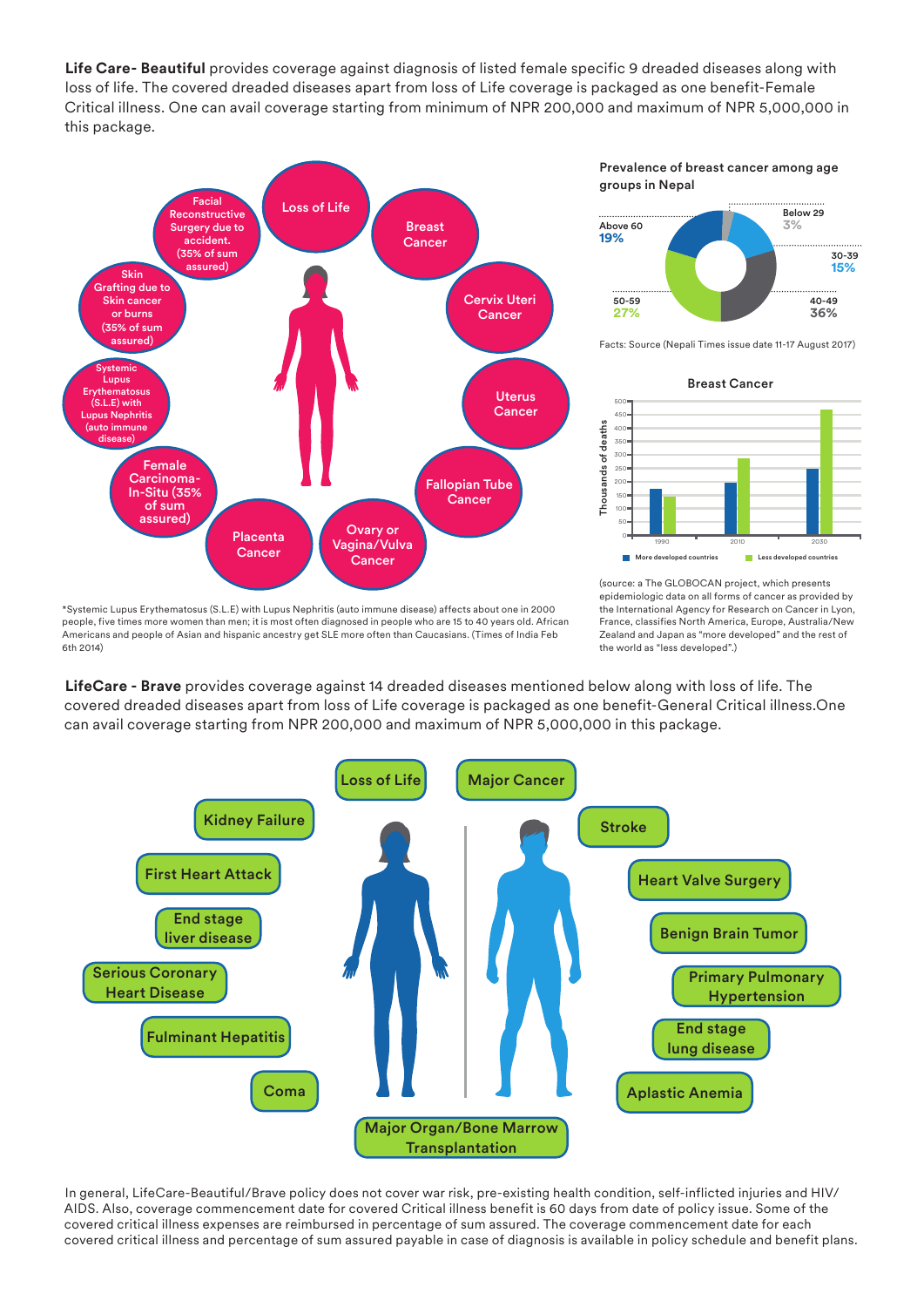### **Annual Premium Rate in NPR per 1000 Sum Assured**

|          | Term           |       |       |       |       |                  |      |      |      |                   |       |                |                 |                  |       |
|----------|----------------|-------|-------|-------|-------|------------------|------|------|------|-------------------|-------|----------------|-----------------|------------------|-------|
| Age      | Loss of Life   |       |       |       |       | <b>Female CI</b> |      |      |      | <b>General CI</b> |       |                |                 |                  |       |
|          | $\overline{1}$ | 5     | 10    | 15    | 20    |                  | 5    | 10   | 15   | 20 <sub>2</sub>   |       | $\overline{5}$ | 10 <sup>1</sup> | 15 <sup>15</sup> | 20    |
| 18       | 3.12           | 2.37  | 2.65  | 2.76  | 3.01  | 3.46             | 2.75 | 2.88 | 3.03 | 3.14              | 4.50  | 3.50           | 3.75            | 4.06             | 4.35  |
| 19       | 3.28           | 2.48  | 2.78  | 2.89  | 3.16  | 3.46             | 2.75 | 2.88 | 3.03 | 3.14              | 4.50  | 3.50           | 3.75            | 4.06             | 4.35  |
| 20       | 3.41           | 2.59  | 2.90  | 3.01  | 3.29  | 3.46             | 2.75 | 2.88 | 3.03 | 3.14              | 4.50  | 3.50           | 3.75            | 4.06             | 4.35  |
| 21       | 3.54           | 2.68  | 3.00  | 3.12  | 3.41  | 3.46             | 2.75 | 2.88 | 3.03 | 3.14              | 4.50  | 3.50           | 3.75            | 4.06             | 4.35  |
| 22       | 3.65           | 2.77  | 3.10  | 3.22  | 3.52  | 3.46             | 2.75 | 2.88 | 3.03 | 3.14              | 4.50  | 3.50           | 3.75            | 4.06             | 4.35  |
| 23       | 3.75           | 2.84  | 3.18  | 3.31  | 3.62  | 3.46             | 2.75 | 2.88 | 3.03 | 3.14              | 4.50  | 3.50           | 3.75            | 4.06             | 4.35  |
| 24       | 3.83           | 2.90  | 3.25  | 3.38  | 3.70  | 3.46             | 2.75 | 2.88 | 3.03 | 3.14              | 4.50  | 3.50           | 3.75            | 4.06             | 4.35  |
| 25       | 3.90           | 2.96  | 3.31  | 3.44  | 3.76  | 3.46             | 2.75 | 2.88 | 3.03 | 3.14              | 4.50  | 3.50           | 3.75            | 4.06             | 4.35  |
| 26       | 3.96           | 3.00  | 3.36  | 3.49  | 3.82  | 3.64             | 2.89 | 3.04 | 3.19 | 3.31              | 4.72  | 3.67           | 3.93            | 4.26             | 4.57  |
| 27       | 4.00           | 3.03  | 3.39  | 3.53  | 3.86  | 3.85             | 3.06 | 3.21 | 3.37 | 3.50              | 4.94  | 3.85           | 4.12            | 4.47             | 4.78  |
| 28       | 4.03           | 3.05  | 3.42  | 3.55  | 3.88  | 3.91             | 3.10 | 3.26 | 3.42 | 3.55              | 5.33  | 4.14           | 4.44            | 4.81             | 5.15  |
| 29       | 4.04           | 3.06  | 3.43  | 3.57  | 3.90  | 3.99             | 3.17 | 3.32 | 3.49 | 3.62              | 5.71  | 4.44           | 4.76            | 5.16             | 5.52  |
| 30       | 4.16           | 3.15  | 3.53  | 3.67  | 4.01  | 4.07             | 3.23 | 3.39 | 3.56 | 3.70              | 6.09  | 4.74           | 5.07            | 5.50             | 5.89  |
| 31       | 4.17           | 3.16  | 3.54  | 3.68  | 4.02  | 4.12             | 3.27 | 3.43 | 3.60 | 3.74              | 6.47  | 5.03           | 5.39            | 5.85             | 6.26  |
| 32       | 4.28           | 3.25  | 3.63  | 3.78  | 4.13  | 4.20             | 3.33 | 3.50 | 3.67 | 3.82              | 6.85  | 5.33           | 5.71            | 6.19             | 6.63  |
| 33       | 4.45           | 3.37  | 3.77  | 3.93  | 4.29  | 4.28             | 3.40 | 3.56 | 3.74 | 3.89              | 7.59  | 5.90           | 6.33            | 6.86             | 7.34  |
| 34       | 4.68           | 3.55  | 3.97  | 4.13  | 4.52  | 4.36             | 3.46 | 3.63 | 3.81 | 3.96              | 8.33  | 6.48           | 6.94            | 7.52             | 8.05  |
| 35       | 4.98           | 3.78  | 4.23  | 4.40  | 4.81  | 4.44             | 3.52 | 3.70 | 3.88 | 4.03              | 9.07  | 7.05           | 7.56            | 8.19             | 8.77  |
| 36       | 5.34           | 4.05  | 4.53  | 4.71  | 5.15  | 4.51             | 3.59 | 3.76 | 3.95 | 4.10              | 9.80  | 7.63           | 8.17            | 8.86             | 9.48  |
| 37       | 5.59           | 4.24  | 4.74  | 4.93  | 5.39  | 4.59             | 3.65 | 3.83 | 4.02 | 4.18              | 10.54 | 8.20           | 8.79            | 9.52             | 10.20 |
| 38       | 6.06           | 4.60  | 5.14  | 5.35  | 5.85  | 4.67             | 3.71 | 3.89 | 4.09 | 4.25              | 11.60 | 9.02           | 9.67            | 10.48            | 11.22 |
| 39       | 6.59           | 4.99  | 5.59  | 5.82  | 6.36  | 4.75             | 3.77 | 3.96 | 4.16 | 4.32              | 12.66 | 9.85           | 10.55           | 11.44            | 12.25 |
| 40       | 6.92           | 5.24  | 5.87  | 6.10  | 6.67  | 4.86             | 3.86 | 4.05 | 4.25 | 4.42              | 13.72 | 10.67          | 11.43           | 12.40            | 13.27 |
| 41       | 7.43           | 5.63  | 6.30  | 6.56  | 7.17  | 4.94             | 3.92 | 4.11 | 4.32 | 4.49              | 14.78 | 11.50          | 12.32           | 13.35            | 14.30 |
| 42       | 7.84           | 5.94  | 6.65  | 6.92  | 7.56  | 5.02             | 3.98 | 4.18 | 4.39 | 4.56              | 15.84 | 12.32          | 13.20           | 14.31            | 15.32 |
| 43       | 8.27           | 6.27  | 7.02  | 7.30  | 7.98  | 5.12             | 4.07 | 4.27 | 4.48 | 4.66              | 16.99 | 13.22          | 14.16           | 15.35            | 16.43 |
| 44       | 8.82           | 6.68  | 7.48  | 7.78  | 8.50  | 5.20             | 4.13 | 4.33 | 4.55 | 4.73              | 18.14 | 14.11          | 15.12           | 16.39            | 17.55 |
| 45       | 9.48           | 7.19  | 8.04  | 8.37  | 9.15  | 5.31             | 4.21 | 4.42 | 4.64 | 4.82              | 19.30 | 15.01          | 16.08           | 17.43            | 18.66 |
| 46       | 10.19          | 7.73  | 8.65  | 8.99  | 9.83  | 5.39             | 4.28 | 4.49 | 4.71 | 4.90              | 20.45 | 15.91          | 17.04           | 18.47            | 19.78 |
| 47       | 10.99          | 8.33  | 9.33  | 9.70  | 10.60 | 5.81             | 4.61 | 4.84 | 5.08 | 5.28              | 21.60 | 16.80          | 18.00           | 19.51            | 20.89 |
| 48       | 11.86          | 8.99  | 10.06 | 10.47 | 11.44 | 6.34             | 5.03 | 5.28 | 5.54 | 5.76              | 23.58 | 18.34          | 19.65           | 21.30            | 22.81 |
| 49       | 12.79          | 9.69  | 10.85 | 11.29 | 12.34 | 6.42             | 5.10 | 5.35 | 5.61 | 5.83              | 25.56 | 19.88          | 21.30           | 23.09            | 24.72 |
| 50       | 13.76          | 10.43 | 11.67 | 12.14 | 13.27 | 6.52             | 5.18 | 5.43 | 5.70 | 5.93              | 27.54 | 21.42          | 22.95           | 24.88            | 26.64 |
| 51       | 14.76          | 11.19 | 12.52 | 13.02 | 14.24 | 6.60             | 5.24 | 5.50 | 5.77 | 6.00              | 29.52 | 22.96          | 24.60           | 26.67            | 28.55 |
| 52       | 15.78          | 11.96 | 13.38 | 13.92 | 15.22 | 6.68             | 5.31 | 5.57 | 5.84 | 6.07              | 31.50 | 24.50          | 26.25           | 28.46            | 30.47 |
|          | 16.80          |       | 14.25 | 14.82 | 16.20 |                  |      | 5.63 | 5.91 | 6.14              | 32.40 | 25.20          | 27.00           | 29.27            | 31.34 |
| 53       |                | 12.73 |       |       |       | 6.76             | 5.37 |      |      |                   |       |                |                 |                  |       |
| 54<br>55 | 17.81          | 13.50 | 15.11 | 15.71 | 17.17 | 6.84             | 5.43 | 5.70 | 5.98 | 6.22              | 33.30 | 25.90          | 27.75           | 30.09            | 32.21 |
|          | 18.79          | 14.24 | 15.94 | 16.58 | 18.12 | 6.94             | 5.52 | 5.79 | 6.07 | 6.31              | 34.20 | 26.60          | 28.50           | 30.90            | 33.08 |
| 56       | 19.74          | 14.96 | 16.75 | 17.42 | 19.04 | 7.02             | 5.58 | 5.85 | 6.14 | 6.38              | 35.10 | 27.30          | 29.25           | 31.71            | 33.95 |
| 57       | 20.62          | 15.63 | 17.49 | 18.19 | 19.89 | 7.10             | 5.64 | 5.92 | 6.21 | 6.46              | 36.00 | 28.00          | 30.00           | 32.52            | 34.82 |
| 58       | 21.09          | 15.98 | 17.89 | 18.61 | 20.34 | 7.21             | 5.72 | 6.01 | 6.30 | 6.55              | 36.90 | 28.70          | 30.75           | 33.34            | 35.69 |
| 59       | 21.78          | 16.51 | 18.48 | 19.22 | 21.01 | 7.21             | 5.72 | 6.01 | 6.30 | 6.55              | 37.80 | 29.40          | 31.50           | 34.15            | 36.56 |
| 60       | 23.84          | 18.07 | 20.22 | 21.03 | 22.99 | 7.21             | 5.72 | 6.01 | 6.30 | 6.55              | 38.70 | 30.10          | 32.25           | 34.96            | 37.43 |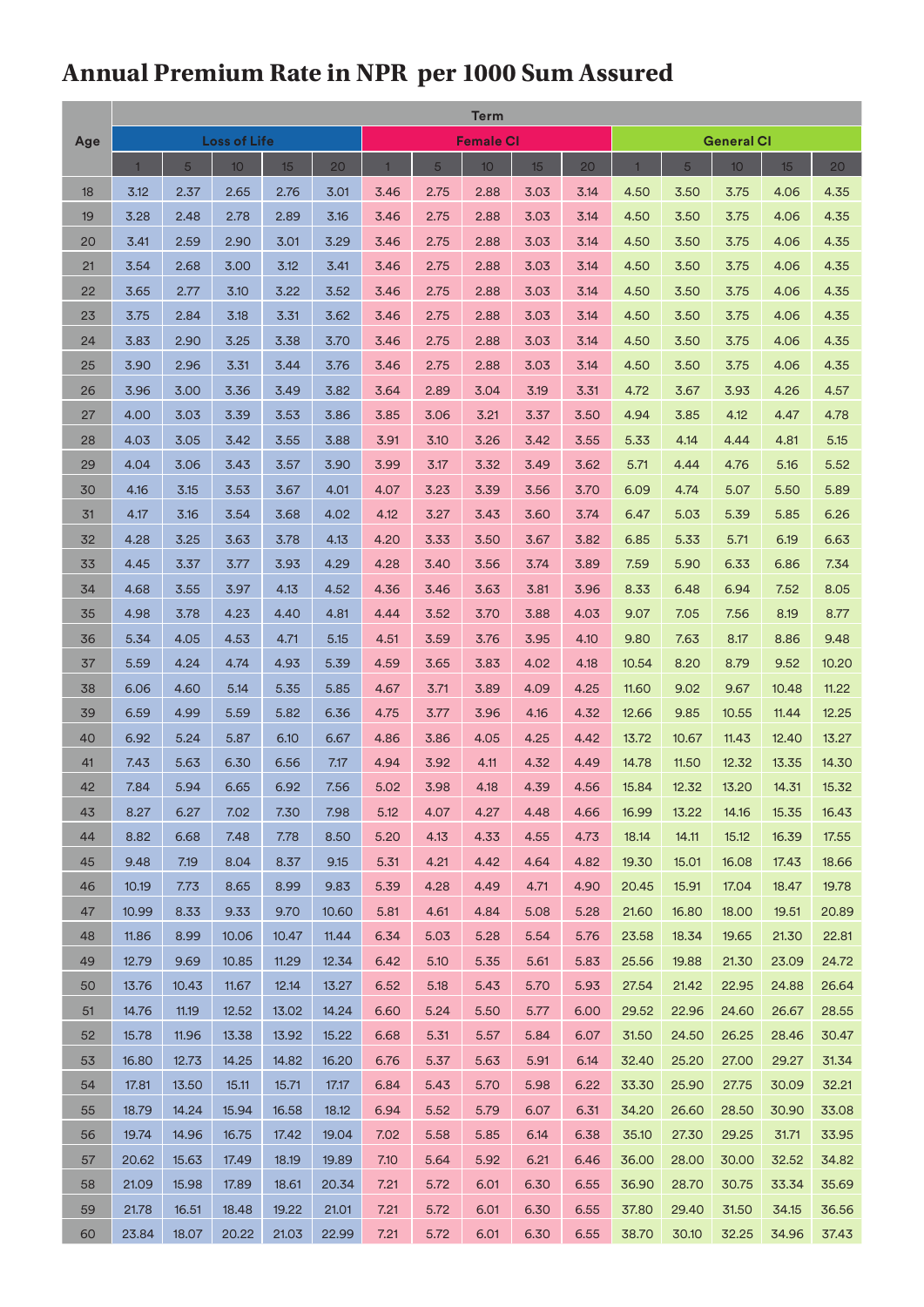## **Frequently Asked Questions:**

#### 1. How can I apply for this insurance coverage?

It's very simple; you can contact any of MetLife's Agency offices or partner banks, where a representative will assist you with the process. Or you can

- Send an SMS with the term "LS" to 32288 or
- Call our toll free number 1660-01-55555 or
- Email us at service-nepal@metlife.com.np or
- Message us in our official Facebook Page: www.facebook.com/metlifenepal/

All you need to do is fill up an application form with your details. Once approved; you will have to pay premiums for the coverage/s sought. Once premium is paid you will receive Policy Schedule mentioning coverage/s, coverage amount, start date, end date, premium paid amount & premium due date. It also states the list of diseases covered. You will need to keep this document safe.

#### 2. What to do if I don't receive my Policy Schedule?

Contact our toll free number 1660-01-55555 or regular number 01-5555166.

#### 3. Do I need to go through a medical check- up for the insurance coverage?

There is no medical check-up required for non- medical limits (sum assured). Any cost involved in medical checkup required while applying for the coverage/s will be borne by MetLife.

#### 4. Does one need to take loss of life benefit coverage with LifeCare-Beautiful and LifeCare - Brave packages?

Yes, minimum of NPR 200,000 loss of life coverage is compulsory for both the packages.

#### 5. How to lodge a claim?

Contact our Claims Department in our toll free number 1660-01-55555 or regular number 01-5555166 and lodge your claims. Alternatively you can visit our Head/Branch Office.

#### 6. What is a factor used to calculate semi-annual and quarterly premium?

Simply multiply annual premium payable by 0.52 for semi-annual payment mode and 0.27 for quarterly premium payment mode.

Benefit Illustration: Ms. ABC is aged 35 and a service holder. At work, her colleague recently had to go through a lot due to breast cancer both financially and emotionally. Due to this incident, she decides to buy a LifeCare-Beautiful policy, for a 5 year policy term with sum assured of NPR 200,000 for loss of life benefit and NPR 10,00,000 for covered female critical illness benefit. Her premium rates are calculated as follows:

| <b>Benefit</b>                 | <b>Sum Assured (In NPR)</b> | Premium (NPR) refer premium table |
|--------------------------------|-----------------------------|-----------------------------------|
| Loss of Life                   | 200,000                     | $3.78*200=756$                    |
| <b>Female Critical illness</b> | 1,000,000                   | $3.52*1000=3520$                  |
| <b>Total Annual Premium</b>    | 4.276                       |                                   |

Ms. ABC's yearly premium for the above coverage is NPR 4,276. She just needs to set aside NPR 356 monthly for the above protection.